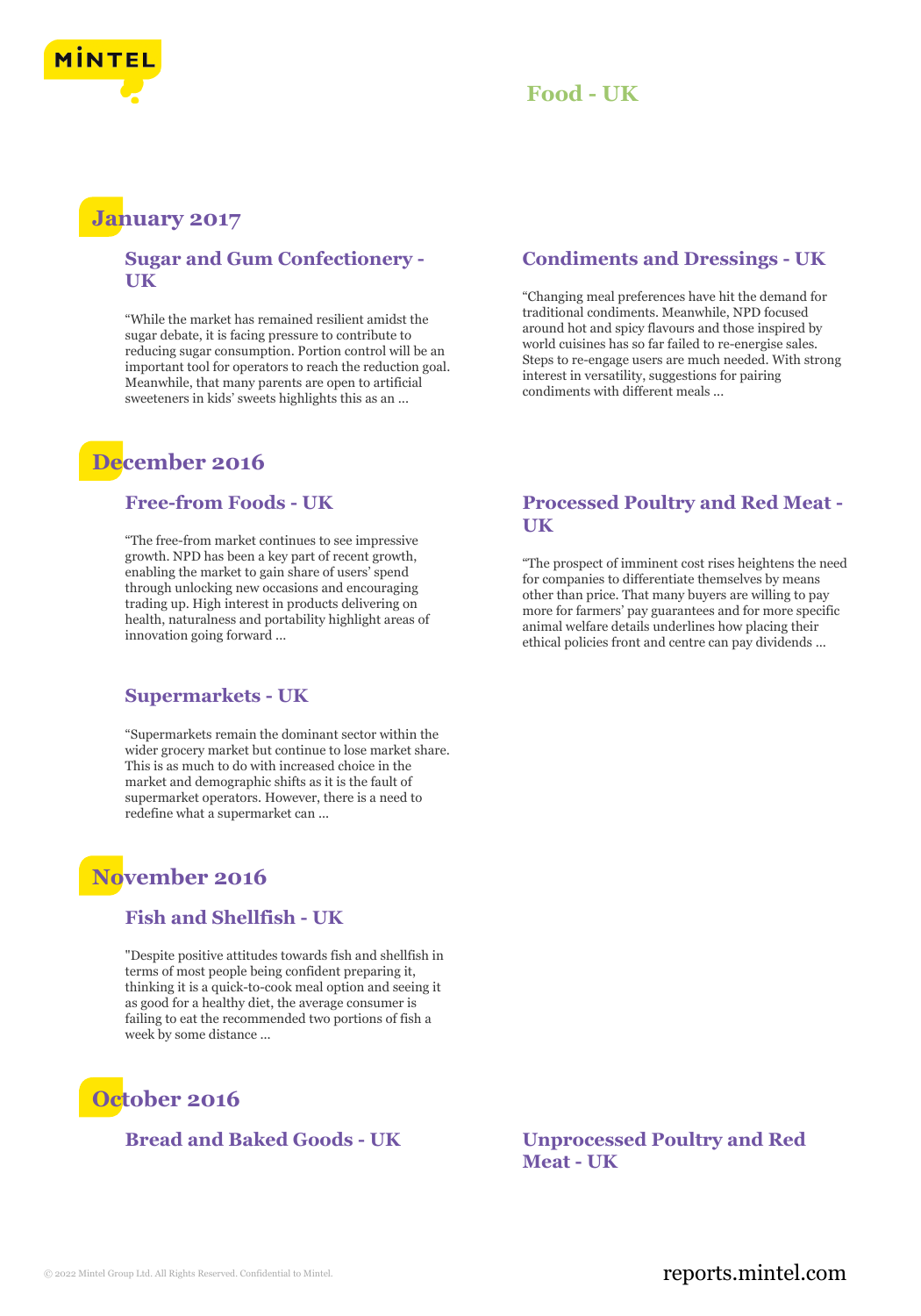

"There is scope for retailers to bring bread and baked goods from local bakeries into stores through collaborations. This can help the grocery giants to show a community spirit, as well as improving their retail offering with genuinely artisan products. This can be teamed with a backstory about the bakers' ...

#### **Cheese - UK**

"The cheese market is expected to see a value decline in 2016, largely due to heavy retail discounting. Continued decline in the dominant cheddar segment has been responsible for the overall fall in cheese volume sales, while bolstered recipe cheese performance suggests consumers' interest in scratch cooking continues. Pressure from ...

# **September 2016**

#### **Yellow Fats and Edible Oils - UK**

"A guarantee of fair pay to farmers offers a promising means for butter/spreads/oils producers to establish a point of difference and to drive sales given the strong consumer interest in the issue. The fact that many oil buyers are not influenced by price further underlines the possibilities in ...

### **Attitudes towards Frozen Food - UK**

"Frozen food is a near-universal part of British menus, spurred by the strong value for money and convenience image of buyers' favoured products. Yet for many people this only entails a handful of product types. Current consumer trends pose challenges for frozen, as many buyers lack confidence in cooking with ...

# **August 2016**

#### **Breakfast Cereals - UK**

"RTE cereals have suffered from the negative media focus on sugar and competition from other products for the breakfast occasion. Given strong consumer interest, "With cost rises looming on the horizon, there is a pressing need for retailers to move their communication beyond price. Highlighting their credentials in terms of farmer relations or responsible antibiotic use offers a promising means for companies to distinguish their offering from rivals' given the strong consumer interest." ...

# **Attitudes Towards Lunch Out-of-Home - UK**

"While the majority of UK adults still buy lunch out of home, an increase in non-users suggests a cautious mind-set as real incomes come under pressure. Restaurants innovate in ordering management technology to rival their grab-and-go competitors for the custom of increasingly time-poor consumers. C-store formats and supermarkets that utilise ...

### **Food and Non-food Discounters - UK**

"Aldi and Lidl are continuing to take sales away from the grocery multiples by expanding their store estates and dispelling the perception that low prices means sacrificing on quality. But UK consumers struggle to differentiate between the two and this will need to change as they increasingly find themselves competing ...

### **Consumers and the Economic Outlook: Quarterly Update - UK**

"For the UK, the EU referendum is one of the defining moments of the 21st Century so far, with long-term implications that will rival events as seismic as the financial crisis. The truth is, though, that this early in the process there has been little direct impact on most people's ...

#### **Pet Food - UK**

"Greater attention to transparency of ingredients is required to overcome consumers' concerns about what exactly goes into pet food. This comes against a

# © 2022 Mintel Group Ltd. All Rights Reserved. Confidential to Mintel.  $\blacksquare$  reports.mintel.com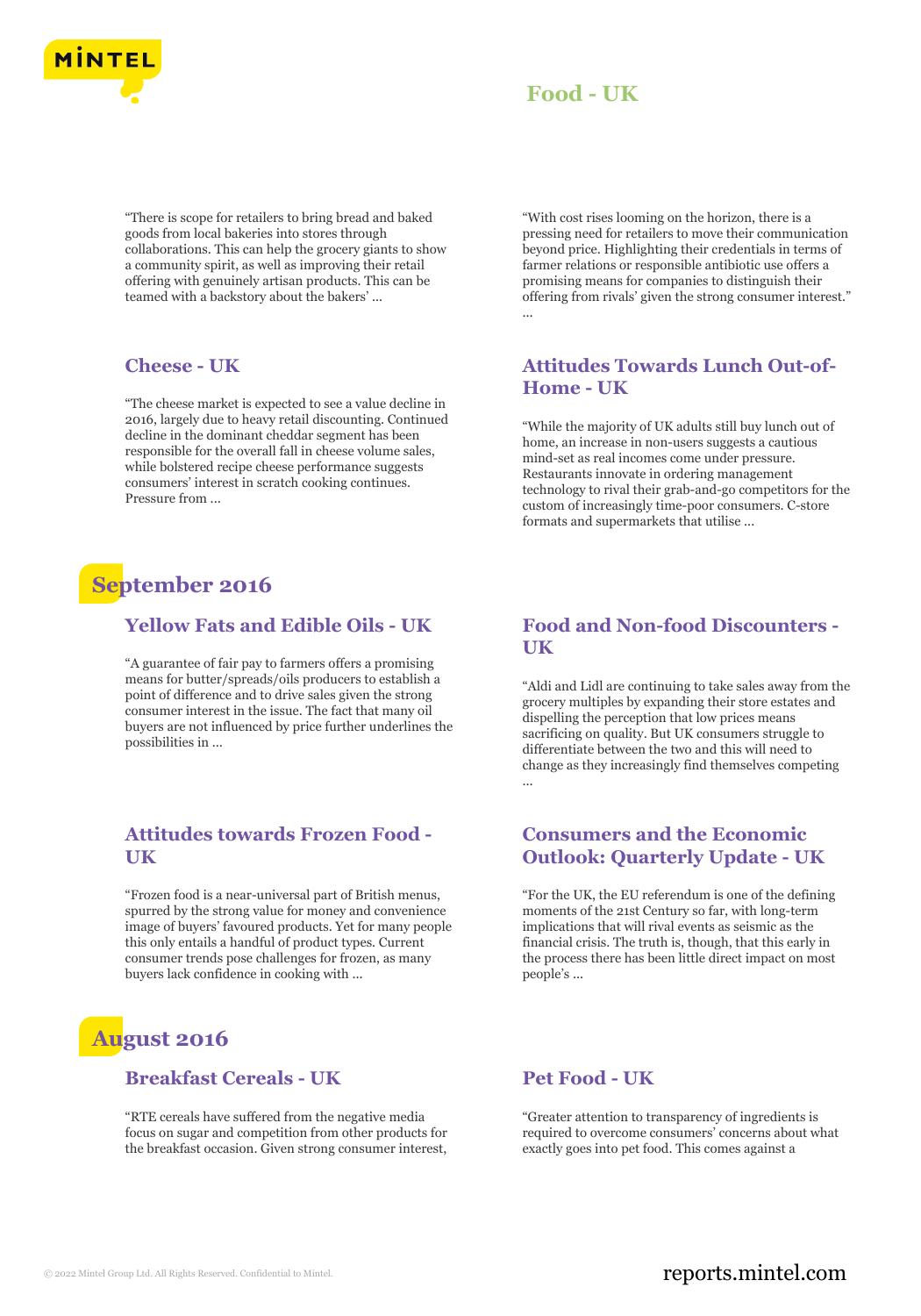

launches tapping into current healthy eating trends like 'positive nutrition' show potential going forward. Further development in low sugar should help brands to stand out in ...

# **July 2016**

# **Yogurt and Yogurt Drinks - UK**

"In a price-driven market, yogurt companies will need to find a compelling alternative reason for shoppers to choose their products, as competitively lowering prices eventually becomes unsustainable. With many people amenable towards paying more for a guarantee on farmers' pay or animal welfare, making their credentials in these areas tangible ...

# **June 2016**

# **Attitudes towards Sports Nutrition - UK**

"There is strong interest in collaborations between sports nutrition and mainstream brands. Given that the boundaries between the two are becoming increasingly blurred, a proactive move to be part of this trend, rather than fighting it, could be timely."

**– Emma Clifford, Senior Food and Drink Analyst**

# **May 2016**

#### **Attitudes towards Cooking in the Home - UK**

"While the recession has been a driving factor for the scratch cooking trend, enjoyment and ingredient control are as important as saving money in prompting people to cook. This should go some way to maintain interest in scratch cooking even as incomes rise. Marketing messages centred on enjoyment provide a ...

### **Prepared Meals Review - UK**

"Boosting the nutritional benefits of prepared meals can tap into the current high interest in "positive nutrition"

backdrop of confusion over ingredients lists on pet food. As such, the concept of "clean labels" can be just as relevant for pet food as it is ...

# **Breakfast Eating Habits - UK**

"Breakfast is an almost universal occasion. While 55% of people eat it at home every day, almost half (49%) sometimes eat breakfast out of home. That 28% do so once a week or more demonstrates that this is an established habit for a sizeable minority.

"Barriers remain, however, with the ...

### **Ice Cream and Desserts - UK**

"Opportunities are ripe for operators to explore healthier formulations in ice cream and desserts, with significant interest in low-sugar and low-fat products. Resizing offers another potential route to explore in ice cream, while tapping into the 'health halo' of yogurts and fruit snacks offer desserts a potential way forward in ...

### **Consumers and the Economic Outlook: Quarterly Update - UK**

"Mintel's consumer confidence data shows that the economy only has, at best, an indirect impact on sentiment. When the UK economy was outperforming most of its peers, many people were still pretty wary. However, in 2016 sentiment has continued to trend upwards, despite disappointing growth in the economy as a ...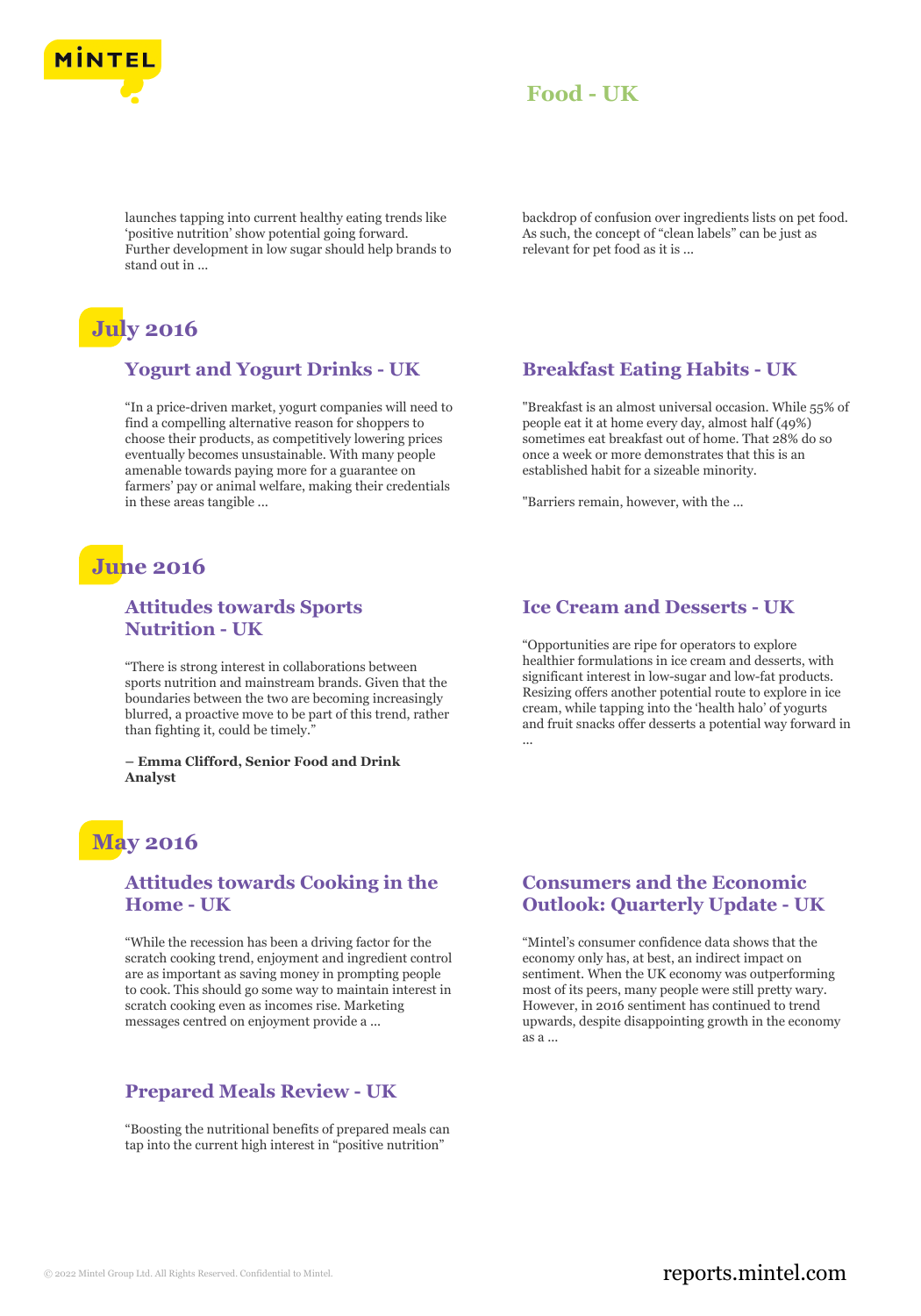

foods while helping to overturn the typically unhealthy image of these products. Within this, vegetables, superfoods, whole grains and ancient grains can play an increasingly important role, as well as foodie health trend ...

# **April 2016**

#### **Convenience Stores - UK**

"Consumers are increasingly looking for convenience in all aspects of their grocery buying habits. That is why we have seen a shift to more fluid grocery shopping habits with consumers, particularly younger consumers, shopping on a more when-needed basis. This shift has fuelled the convenience market and the leading players ...

### **Baby Food and Drink - UK**

"Homemade food continues to dominate usage, offering parents a cheaper way to feed their child as well as control over ingredients. This poses a threat to the baby food and drink market. Brands and own-labels can play a role in helping self-sufficiency, through sharing their expertise for example in online ...

### **The Leisure Outlook - UK**

"The ever-growing importance of food to pub revenues means that landlords are competing as much against mid-market restaurant chains as they are against other pubs. There's a growing case for replicating the kind of child-oriented provisions, such as toys and colouring books, that the likes of Pizza Express and Wagamamas ...

# **March 2016**

#### **Online Grocery Retailing - UK**

"The online grocery market continues to grow in double digits but remains a niche market in terms of the wider grocery market. However, the shift away from superstores to more convenient shopping channels is certainly benefiting the market."

**– Nick Carroll, Retail Analyst**

# **Added Value in Dairy Drinks, Milk and Cream - UK**

"Given shoppers' willingness to boycott a milk where farmers are seen to not have received a fair price together with their uncertainty over which operators pay farmers fairly, there is a need for companies to make their credentials in this area tangible to consumers.

### **Chocolate Confectionery - UK**

"Flat volume sales in chocolate confectionery show the continuing need for brands to use innovation to encourage trading up, both when buying chocolate as a treat for oneself and when gift purchasing. With the majority of people thinking it is OK to eat small amounts of chocolate every day as ...

# **Cakes and Cake Bars - UK**

"Opportunities are ripe for operators to explore healthier formulations, with significant unmet demand for such products. In this context, superfood ingredients –including ancient grains, coconut oil and vegetables – can play an important role, tapping the current focus on 'positive nutrition'.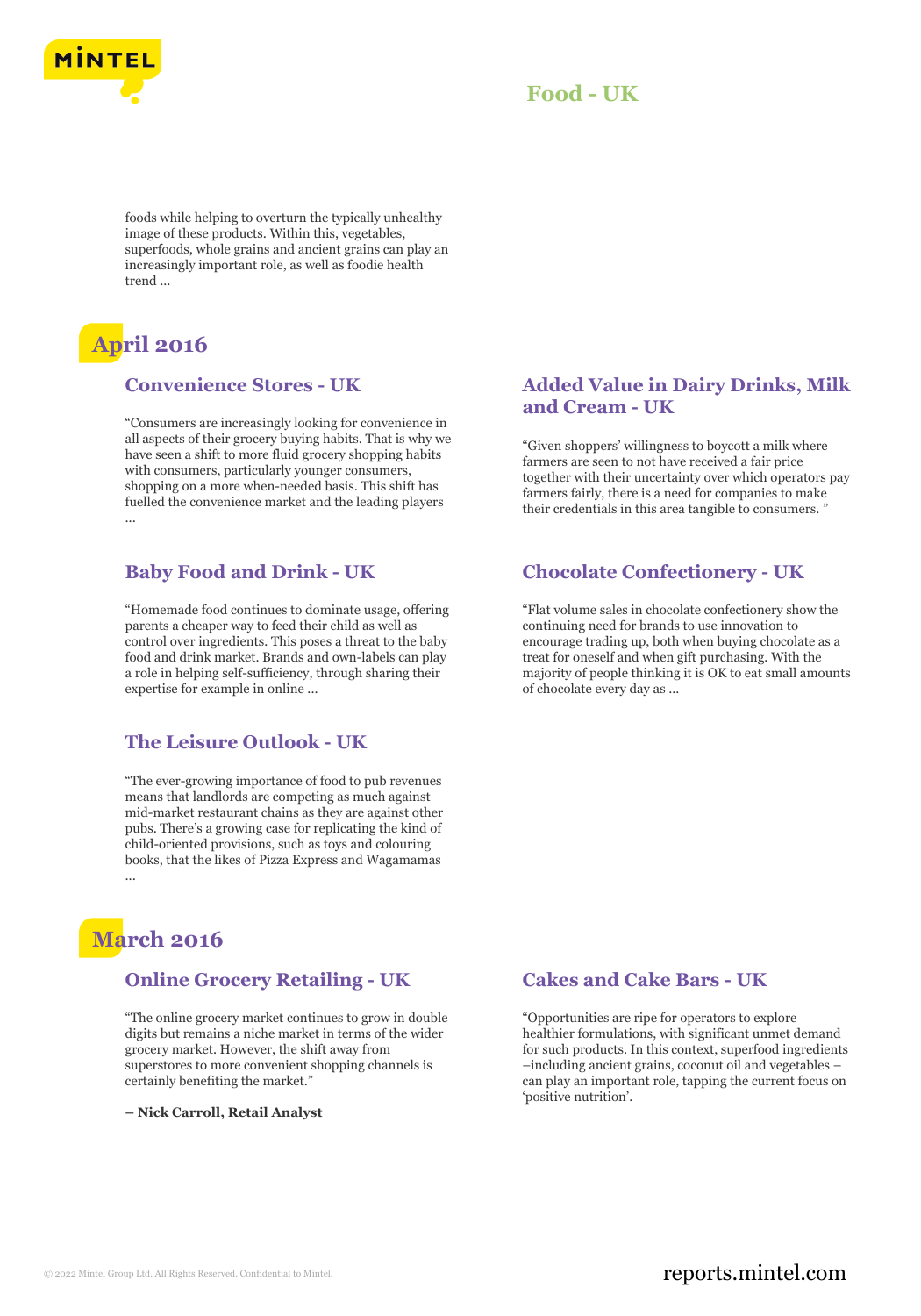

# **Biscuits, Cookies and Crackers - UK**

"While the majority of people are concerned about sugar, sales of sweet biscuits are holding up well. With consumers likely to become more focused on portion control due to concerns about sugar though, smallersized convenience products and mini packs that also cater better for on-the-go snacking are likely to become ...

### **Specialist Food and Drink Retailers - UK**

"The trend towards convenience shopping is driving footfall back into towns and cities where the specialists tend to be located, but with this comes additional competition from c-stores, discounters and online. While e-commerce isn't the answer for many specialists, increasing use of technology to engage with customers and improved convenience ...

# **February 2016**

#### **World Cuisines - UK**

"Core product categories in established cuisines are struggling. The robust consumer interest in ethnic spice kits suggests that more deconstructed formats can allow operators to tap into the scratch cooking trend. With a broad interest in trying new ethnic food, emerging cuisines will be key areas for new product development ...

# **Attitudes towards Healthy Eating - UK**

"Working against light/diet foods is a mentality, where the focus is not on cutting out the 'bad' ingredients (fat/ sugar), but on eating highly nutritious food to boost your health. As such, products which place a strong emphasis on their nutritional excellence are likely to chime among many consumers ...

# **January 2016**

### **Food Packaging Trends - UK Free-from Foods - UK**

# **Consumer Snacking - UK**

"Snacking is almost universal. 95% of UK adults have snacked in December 2015, down from 97% a year prior. Usage is down in all categories bar savoury biscuits.

#### **Pasta, Rice and Noodles - UK**

"Health concerns, in particular around carbohydrates, are likely to continue to dog the category in the immediate future. Brands and retailers should look therefore to innovation in healthier options such as lowcarbohydrate, low-calorie or added-functionality in order to tackle consumers' fears head-on."